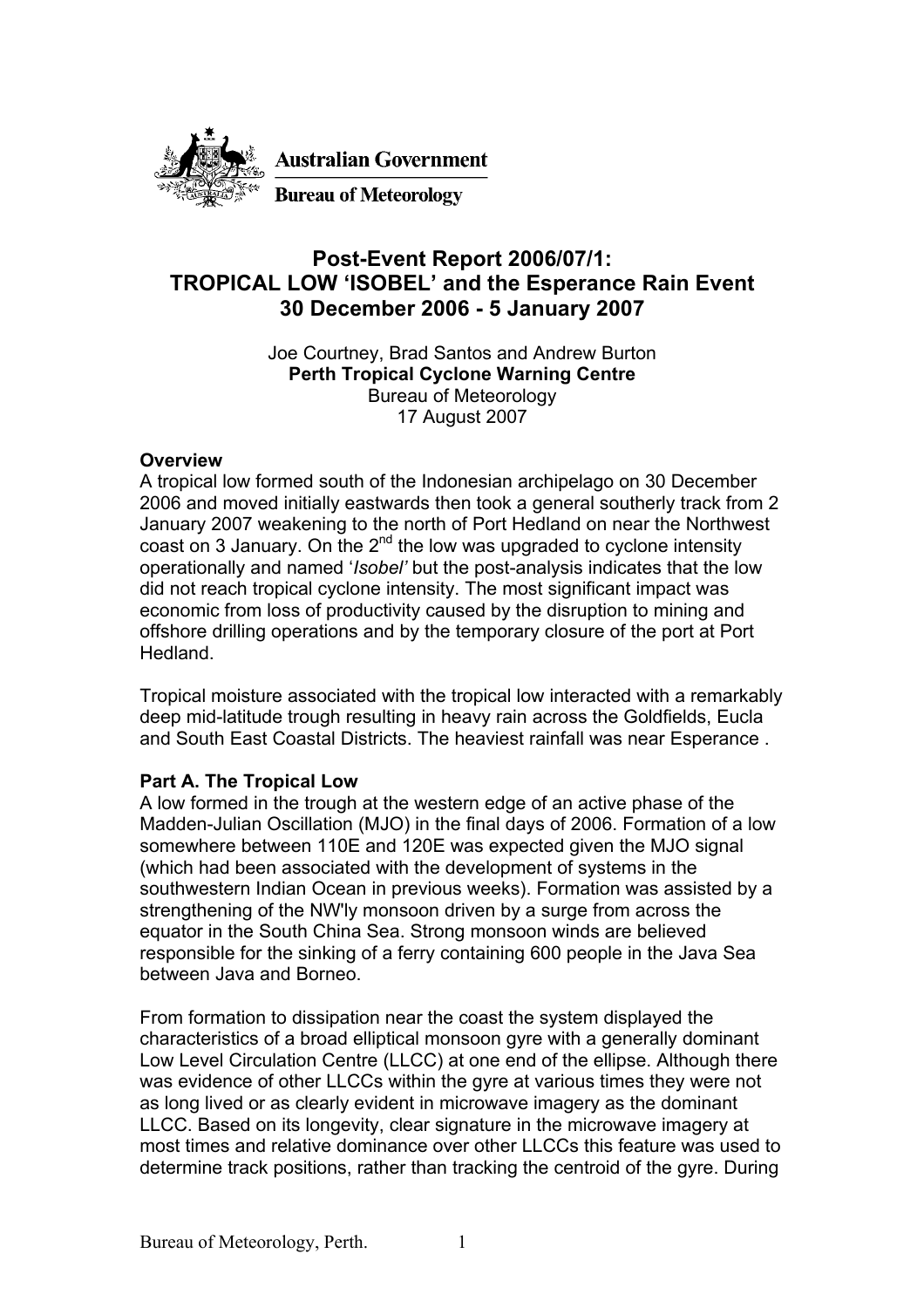operations there were times when the centroid of the gyre was used for fixing positions due to warning policy considerations. This is likely to result in an increase in apparent error in the operational analysis track.

As is comon for monsoonal disturbances the system initially experienced easterly shear that is likely to have limited the development rate. On 1 January a well-defined LLCC (circular cloud lines indicating significant surface vorticity) became evident in the visbile imagery as it separated from deep convection and was steered east in the strong low level monsoon westerlies. At 01/0600 UTC a ship (call sign DMDZ) reported 45 knot winds as this feature passed just to the south. Scatterometer winds at around 1000 UTC indicated that the synoptic scale winds in the monsoon flow on the northern side of the gyre were around 30 knots at this stage. Organisation of convective features was poor and Dvorak estimates indicated the system was below cyclone intensity. It is likely that the strongest winds in the system were associated with the northern side of the "tightly wound" and rapidly translating LLCC. It is possible that the ship experienced these winds, which scatterometry would not be expected to resolve given the scale involved.

From 01/1200 UTC the system began to take a more southerly track. During 2 January the system approached the upper ridge and at 02/0600 UTC, with gales possible in the eastern quadrant (later supported by the scatterometry pass at 0940 UTC) the system was named operationally for warning policy reasons (principally the possibility of gales over coastal areas the next morning from an unnamed system previously described as having potential to develop into a TC, and possibility of further development overnight if the shear dropped for a sufficient period before increasing due to mid-latitude trough). This decision was also supported by an increase in convection near the centre as shown on visible imagery.

Visible imagery on 3 January shows the LLCC exposed as the convection had continued to shear southward under the influence of the mid-level trough. Disconnected from the (now weakening) convection the LLCC then rapidly weakened into an insignificant feature and was indiscernible by 0600 UTC. At this time a new pressure minimum is identifiable over land near Pardoo (991 hPa) but is only associated with light winds as the remnants of the monsoon gyre continue to dissipate.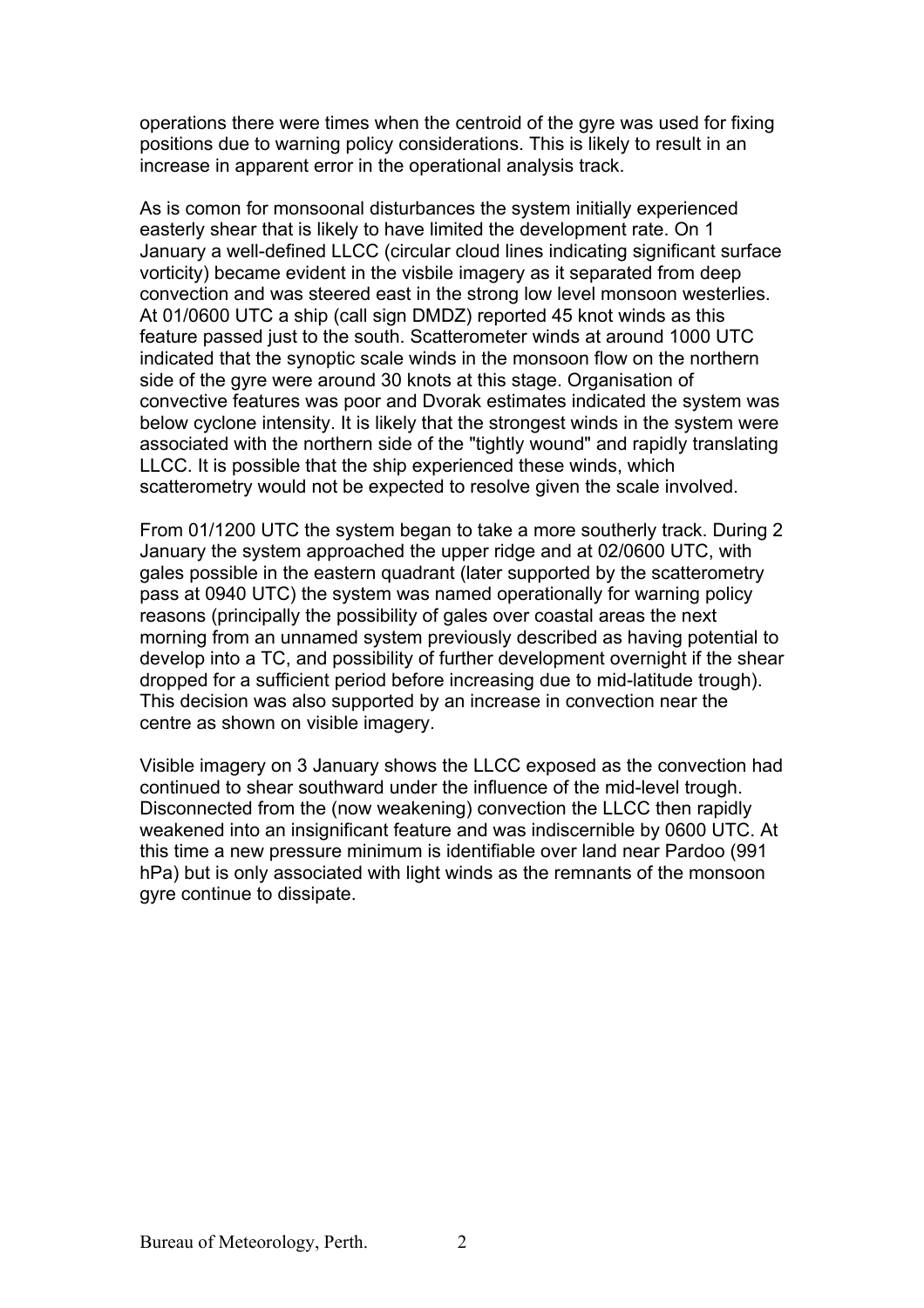

Figure 1. Track of the Tropical Low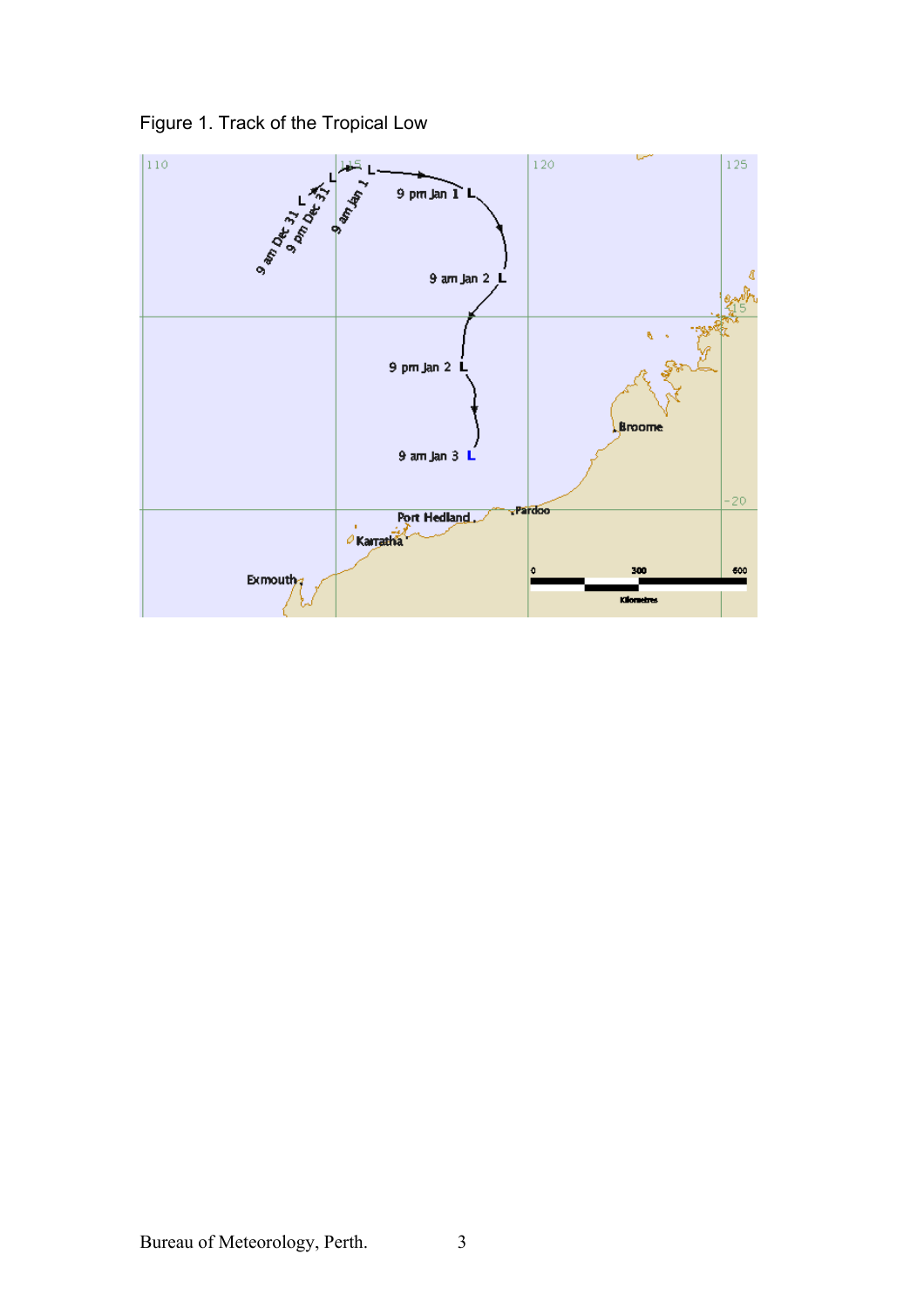## **Part B. The Esperance Rain Event**

Tropical moisture associated with a tropical low (named *Isobel* operationally) that weakened near the coast near 80 Mile Beach on Wednesday the 3rd, interacted with a remarkably deep mid-latitude trough resulting in heavy rain across the Goldfields, Eucla and South East Coastal Districts. Many rainfall records were broken.

Notable falls included:

Esperance Aero 177mm, Cheadenup 161.4 mm, Esperance 155.0 mm, Munglinup Town 153.6 mm, Telina Downs 138.6 mm, Merivale Farm 137.8 mm, Erinair 135 mm, Ravensthorpe 112.8 mm, Salmon Gums 91.6 mm.

Cumulative 48 hour falls were: 204.2mm at Cheadenup, 186mm at Esperance and 224mm at Esperance Aero. The Esperance Aero rainfall graph shows the highest rainfall fell on the afternoon of the 4th when 88.2mm fell between 12:50 and 18:50WDT.

The weekly rainfall map ending 7 January shows an area of more than 150mm in the Esperance area and in the 80 Mile Beach area. One farmer was reported as emptying over 300 mm from his rain gauge suggesting that even higher falls occurred.

The previous highest daily rainfall at Esperance was 106.6mm on 7/1/1999. In that event 206.6 mm of rain fell in three days.

The South Coastal Highway was cut when part of the bridges across the Young and Oldfields River were washed away. Preliminary Agriculture WA reports indicate that approximately 50 000 sheep died because of hypothermia and drowning. Floodwaters also damaged fences, scoured top soil and inundated some properties. Farmers did note that erosion soil erosion was not as bad as it would otherwise have been because of the use of seeding by direct drilling rather than conventional ploughing.

Bandy Creek broke its banks at the weir at the entrance to the Boat Harbour. Sand flooded into the harbour, stranding Esperance's small commercial fishing fleet and yachts that later sat on newly-created banks of sand.

Strong winds also downed power lines and high tides and heavy surf caused beach erosion. The storm surge at Esperance was measured at 60cm. Esperance recorded a wind gust of 111 km/h, eclipsing the previous highest January gust of 104 km/h that it recorded in 1975. Esperance Aero recorded 30-35 knot mean winds from 04/1750 to 05/0040 WDT as shown on the graph of Esperance Aero winds.